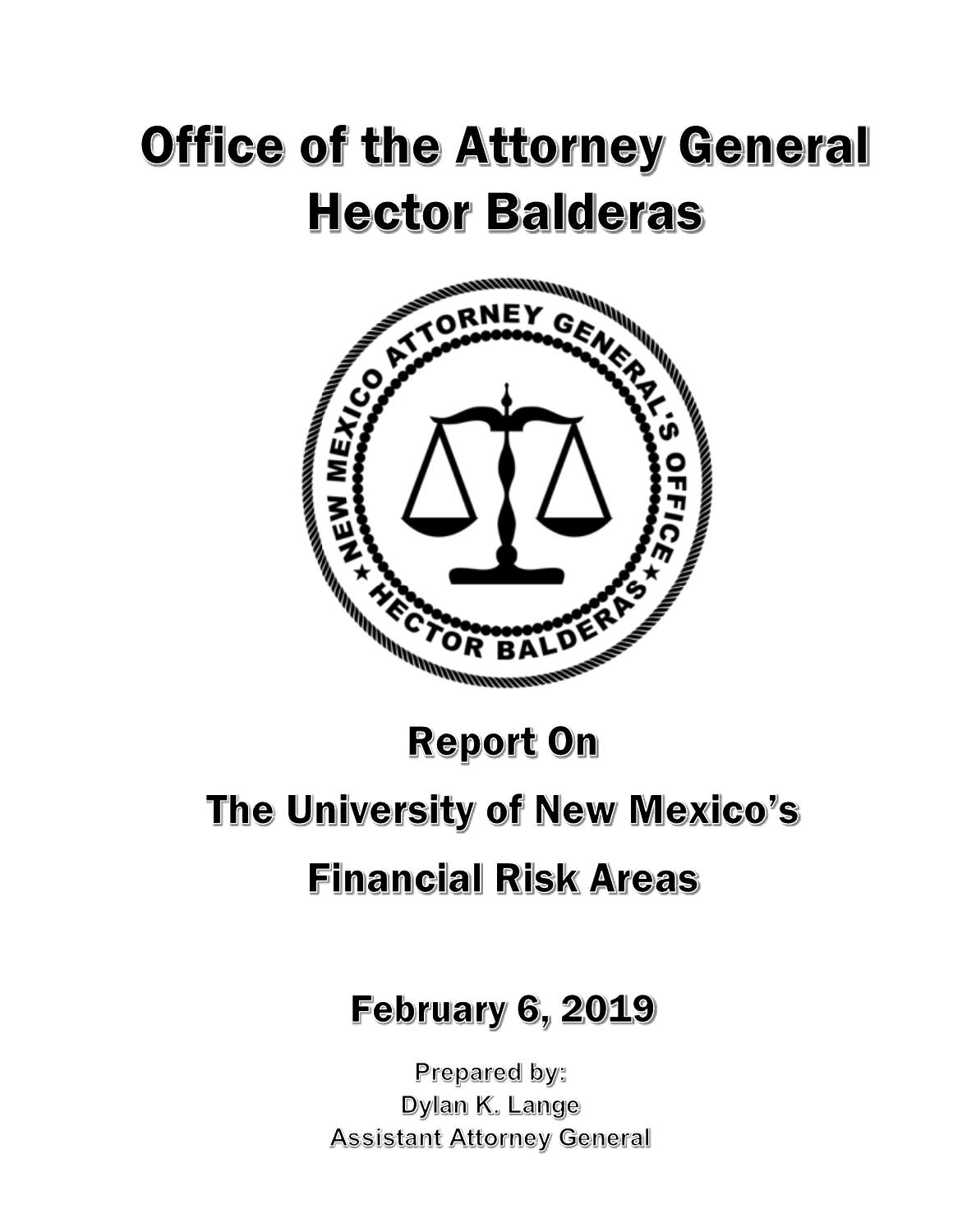#### **INTRODUCTION**

As chief law enforcement officer for the State of New Mexico, Attorney General Hector Balderas and the New Mexico Office of the Attorney General ("NMOAG") have a duty to protect the legal rights of New Mexicans and to ensure that public entities are accountable to the taxpayers and students who support them. The NMOAG became concerned about the University of New Mexico's ("UNM") finances starting in 2017 after public disclosures surfaced related to UNM's Athletic Department misappropriation of public funds by Athletics Director Paul Krebs and its complete failure to manage and collect hundreds of thousands of dollars from the sale of the suites and club seats at Dreamstyle Arena ("PIT"), dating back to the 2010-2011 Men's Basketball season. These public disclosures of misappropriation prompted the New Mexico Office of the State Auditor ("SAO") to conduct a Special Audit of UNM Athletics, which concluded that UNM's financial structure lacked adequate transparency and accountability. The audit found a number of specific financial issues, including no clear lines of accountability, misuse of public funds, and misuse of donor funds contrary to donor intent. The Special Audit also raised issues regarding the problematic circular flow of money between the UNM Athletics, the UNM Foundation, and the Lobo Club. The NMOAG became further concerned with the controls and oversight at UNM when multiple other allegations of state law violations reported were by employees and students at UNM.

As a result, in January 2018, the NMOAG initiated a multidisciplinary team to collect a broad range of information to understand more concretely the financial architecture and controls at UNM, its protocol for handling misconduct complaints, and the workplace environment at the managerial level. Throughout the course of the broad multidisciplinary review, the NMOAG discovered a lack of internal control components, standards, process, and structure regarding UNM's financial oversight, numerous transparency violations, and credible violations of state law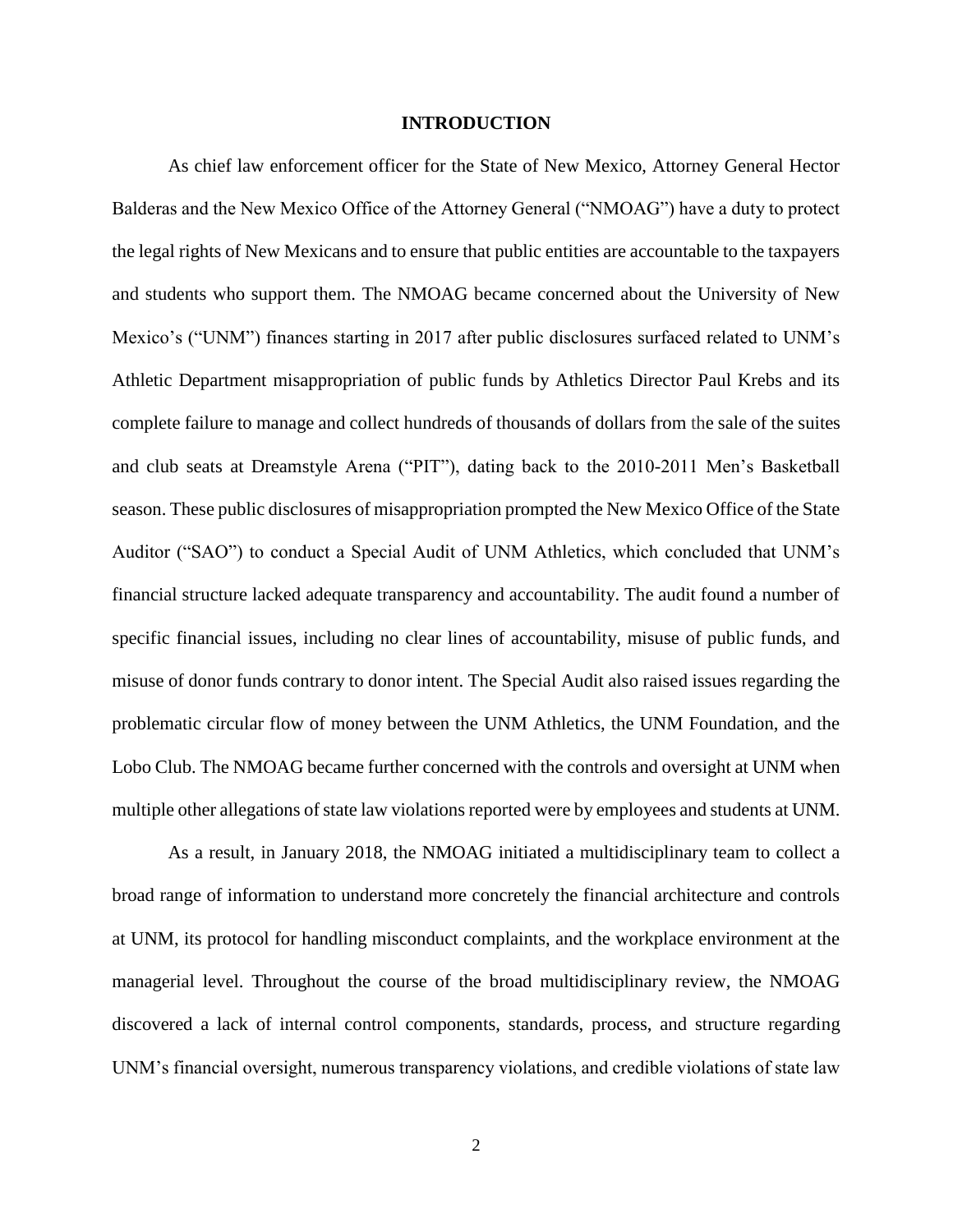by UNM employees. The NMOAG's own review of the finances at UNM concluded that the problematic circular flow of money between UNM Athletics, UNM Foundation, and the Lobo Club, and the lack oversight and accountability of UNM's financial structure identified previously, remain and make it difficult for UNM to fulfill its duty to properly safeguard the public funds. Based on the findings of its initial review, the NMOAG initiated a formal inquiry into the UNM's finances.

#### **FORMAL INQUIRY INTO UNM**

On May 25, 2018, the NMOAG began its formal inquiry into the financial transactions of UNM's Athletic Department that allowed for: 1) UNM employees and private donors to expend public funds to attend a Scotland Trip to play golf; and, 2) the failure to collected hundreds of thousands of dollars from the use of the PIT suites and club seats. The NMOAG identified numerous areas where lack of financial controls and accountability created an environment ripe for fraud, waste, and abuse. In some of these areas, criminal charges for such fraud and abuse were developed. However, there remain areas where the lack of financial control and oversight are so prominent, it is not possible to develop criminal intent or pinpoint with certainty, culpable individuals.

What is clear, is that the culture and environment at the management and oversight level of UNM during this time created a situation ripe for public employees to violate state laws and abuse public resources, without any ability to be tracked, identified or ultimately held responsible. What is so alarming about UNM's lack of financial oversight of UNM Athletics and its prolonged mismanagement of the PIT Suites is that many of the risk areas identified by the NMOAG were known to UNM, as they were detailed in multiple audit reports dating back to 2010, but UNM and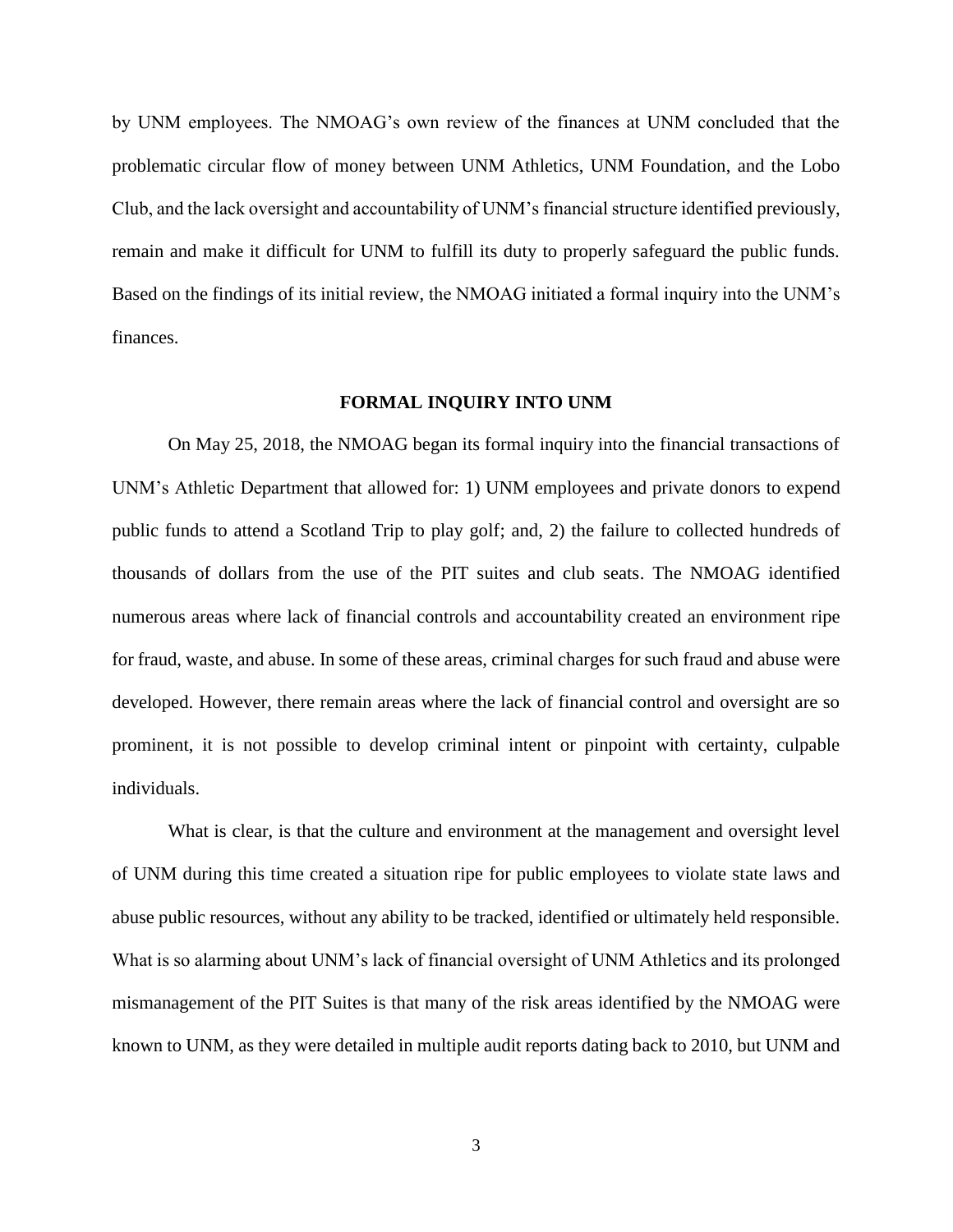its management failed to address these areas, which created an environment that would allow for fraud and abuse to occur.

The NMOAG has identified particular areas of risk in the course of our formal inquiry. Our expectation is that UNM will take steps to address these areas to ensure that public dollars and public property are not misappropriated to personally enrich public employees. Ultimately, oversight and compliance with state law and regulations is the responsibility of UNM senior leadership and they must establish a tone and commitment to maintain effective internal controls over compliance to address these deficiencies and prevent their replication.

#### **RISK AREAS IDENTIFIED**

Initially, it is crucial that all UNM employees understand their ethical responsibilities under the Governmental Conduct Act, NMSA 1978, Chapter 10, Article 16, ("GCA"), as well as the specific prohibitions and limitations that ensure that public employees conduct themselves solely in the interest of the public. Section 10-16-3 of the GCA provides:

> B. Legislators and public officers and employees shall conduct themselves in a manner that justifies the confidence placed in them by the people, at all times maintaining the integrity and discharging ethically the high responsibilities of public service.

> C. Full disclosure of real or potential conflicts of interest shall be a guiding principle for determining appropriate conduct. At all times, reasonable efforts shall be made to avoid undue influence and abuse of office in public service.

#### **I. Misappropriation of Public Funds - Scotland Golf Trip**

**Synopsis:** The first basis of the NMOAG's formal inquiry was the allegations of financial mismanagement that allowed for UNM employees and private donors to expend public funds to attend a Scotland Trip to play golf. Then Vice President of Athletics, Paul Krebs, signed a contract with an out-of-state entity, Anthony Travel, and directed the Lobo Club to pay a deposit for twenty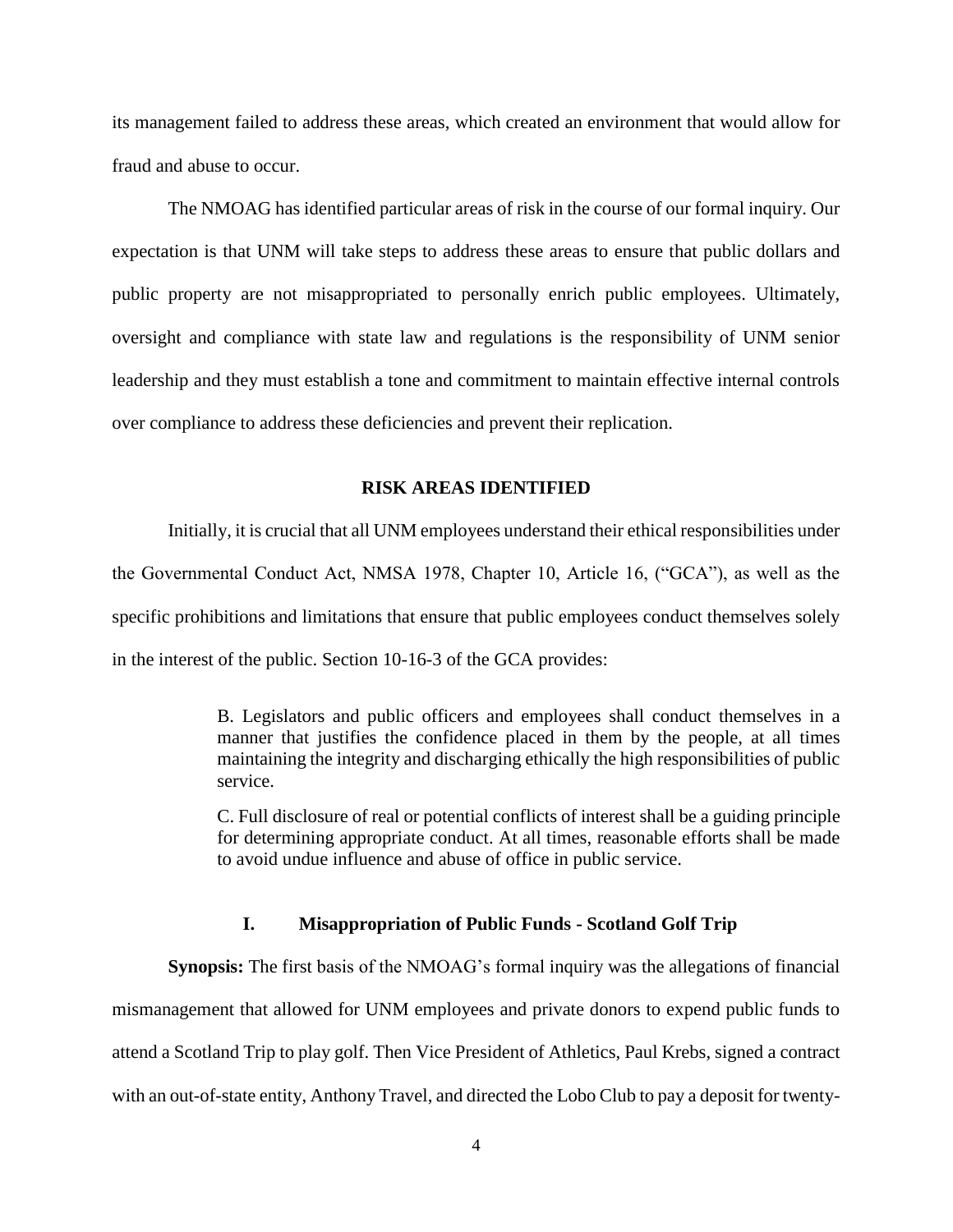four golf packages to Scotland. All payments made to Anthony Travel were made on the UNM Athletics Department purchasing card. The descriptions listed for the Scotland golf trip expenditures were misleading and did not accurately reflect the actual use of the funds. The expenditures were made in multiple small increments to evade the requirement to ask for a spending limit increase and other financial oversight controls. This was all able to be accomplished, and evaded detection initially, because UNM Athletics lacked a dedicated CFO position for the Athletics Department and did not have an established control environment that would allow for a truly independent audit of the Athletic Department. The lack of a proper control environment and CFO oversight also allowed Mr. Krebs to use any purchasing card within the Athletics Department to make a purchase whether he had proper access to the use of the purchase card or not.

The NMOAG also identified potential conflicts of interest related to working for the Lobo Club and being a public employee of UNM. The NMOAG found that Mr. Krebs separated UNM Athletics finances into a separate fund for each sports team. Mr. Krebs then made head coaches responsible for raising funds for their respective teams. Head coaches solicited and delivered cash, check, or credit card information from the donor directly to the Lobo Club. This caused a conflict and a lack of segregation of duties as coaches were responsible for both initiating, receiving, and delivering financial transactions. This creates an environment in which funds can easily be misappropriated without detection.

#### **Current Risk Areas:**

- The lack of a financial control environment dedicated to accountability
	- The lack of a dedicated CFO position for the Athletics Department created an inadequate segregation of duties and true oversight of its financial behavior.
	- Currently, the internal audit function of UNM does not have a desirable reporting structure to maintain the independence needed for a strong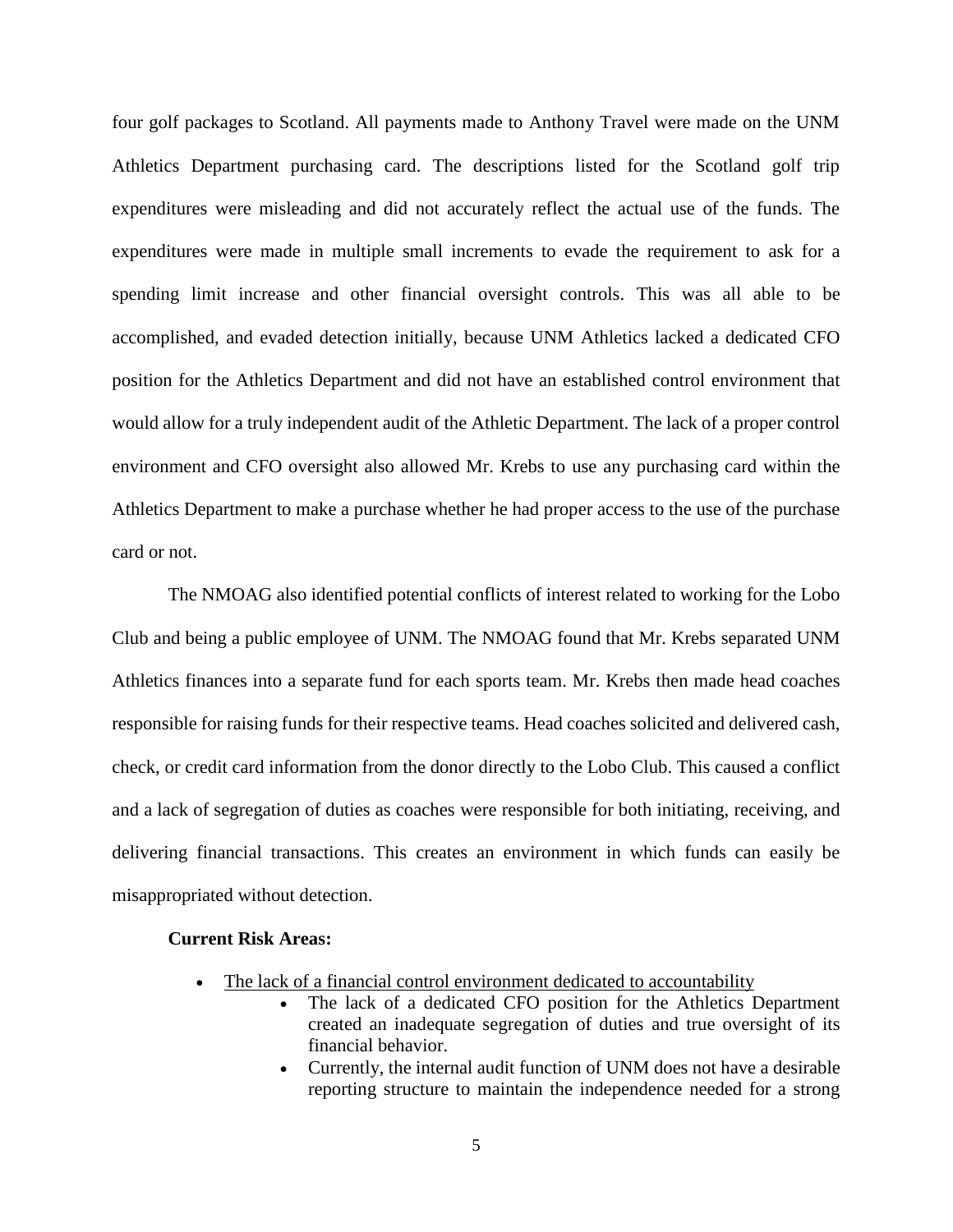internal audit function. The internal auditor reports to President and Board of Regents but also works at the discretion of the EVP/CFO/COO. The EVP/CFO/COO has the potential to direct internal audit away from potential violations.

#### *Recommendations*

- UNM must establish a control environment that mandates compliance, welcomes oversight, and allows for a truly independent internal audit process of UNM finances. UNM should consider establishing an Office of Inspector General ("OIG") or an office of ombudsman for ethics and compliance that would offer a solitary independent oversight arm for UNM.
- UNM needs to establish a control environment that ensures all contracts submitted on behalf of UNM Athletics are properly reviewed, signed and executed.
- Inappropriate use of out-of-state travel agency
	- Lobo Club fronted money for what was ultimately a UNM expenditure.
	- An out-of-state travel company was only assigned to UNM Athletics for the Scotland golf trip and was not utilized for all Athletics' travel arrangements.
	- *Recommendations*
		- Lobo Club is responsible for planning, directing, coordinating, and conducting activities for fundraising. UNM Athletic "trips" should be coordinated by Lobo Club or UNM Foundation, not UNM Athletics.
		- Multiple out-of-state travel agencies should not be used for trip planning and purchasing.
- Lack of procurement card procedures and oversight
	- UNM lacks a dedicated CFO in the Athletics Department who approves transaction before expenses are incurred and audit purchase card use regularly.

#### *Recommendations*

- Hire or establish a CFO position in the Athletics Department who will maintain the proper internal financial controls necessary so UNM can properly safeguard its funds, approve transactions before the expenses are incurred to ensure procurement is proper, and audit employee purchase card use regularly, at least monthly if not more frequently.
- There is a need to monitor split transactions or expenditures to the same company to ensure procurement is compliant with state law.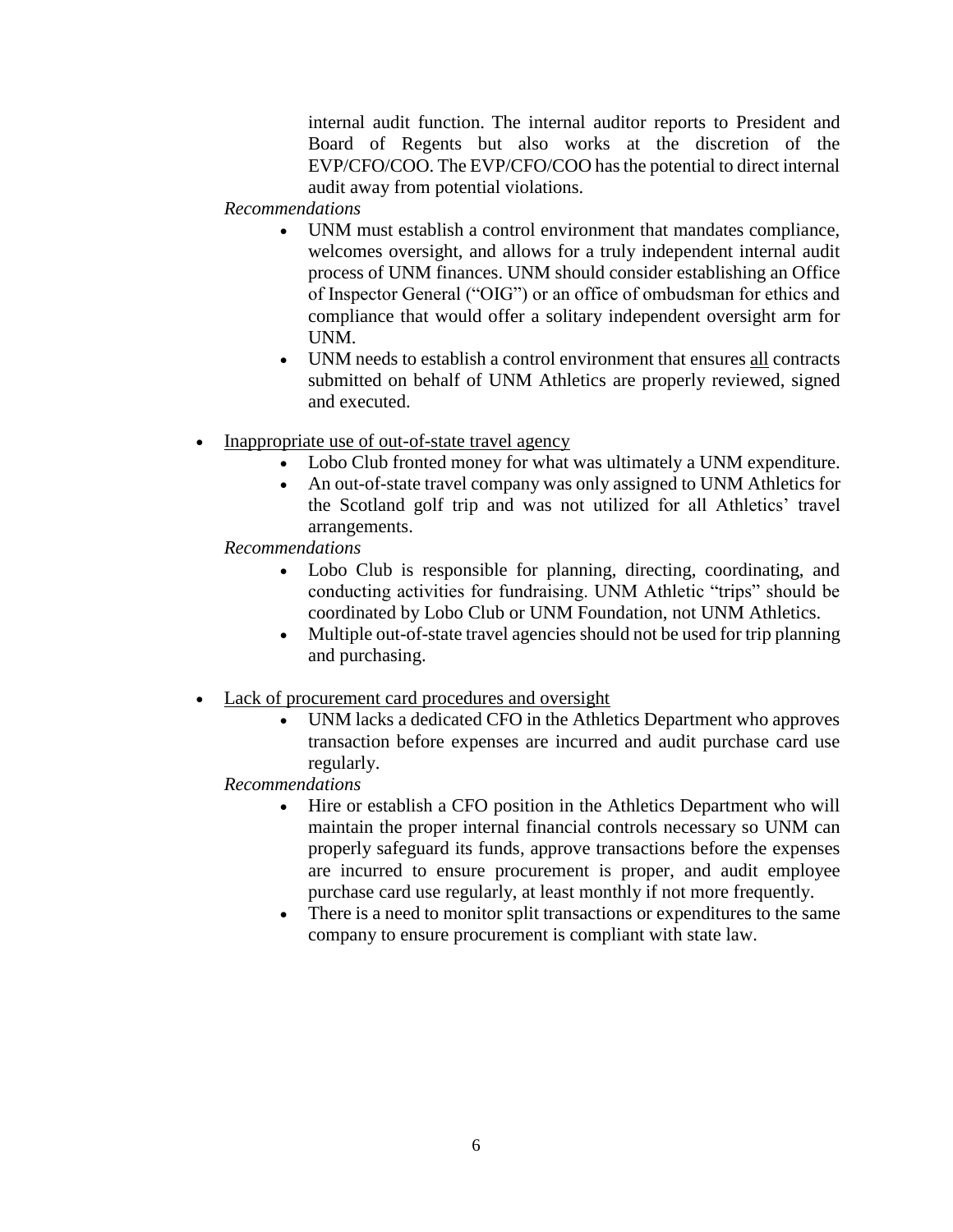#### **II. Failure to Collect Hundreds of Thousands of Dollars From the PIT Suites**

**Synopsis:** The second basis of the NMOAG's formal inquiry was the allegations of financial mismanagement that allowed for the failure of UNM to collect hundreds of thousands of dollars from the use of the luxury suites and club suites at the PIT ("PIT Suites").

The PIT is a publicly owned facility. However, UNM relies on the Lobo Club to manage the sale of the suites and club seats. The Lobo Club does not have its own agency financial account and deposits all funds it receives in agency accounts controlled by the UNM, except for operating expenses funds. The Lobo Club's deposited funds are then invested by UNM Athletics and all interest earned is allocated to the Lobo Club. The Lobo Club consults with UNM Athletics to establish a schedule for transferring funds received by the Lobo Club to UNM Athletics.

UNM Athletics had unpaid accounts for the use of the PIT Suites dating back to the 2010- 2011 Men's Basketball season. The NMOAG formal inquiry uncovered a poor and incomplete accounting procedure for PIT Suites sales between the Lobo Club, who manages the sale of the PIT Suites, and UNM, who owns the PIT. UNM's minimal documentation of the transactions between the Lobo Club and UNM led to loosely managed financial accounts, contracts, if there were contracts at all, and employees in charge accountability. For instance, UNM Athletics failed to maintain numerous contracts between UNM and PIT Suite holders that would detail at least the purchase and total cost of the assigned PIT Suite and the agreed upon payment schedule for the use of the PIT Suite. The ultimate result of this poor and incomplete accounting procedure was that UNM Athletics had at least \$432,000 in uncollected revenue from use of the PIT Suites. What is particularly alarming is that the problems identified by the NMOAG regarding UNM's prolonged mismanagement of the PIT Suites, is that many of these weaknesses have been identified by previous independent audits of UNM, and UNM still has not chosen properly address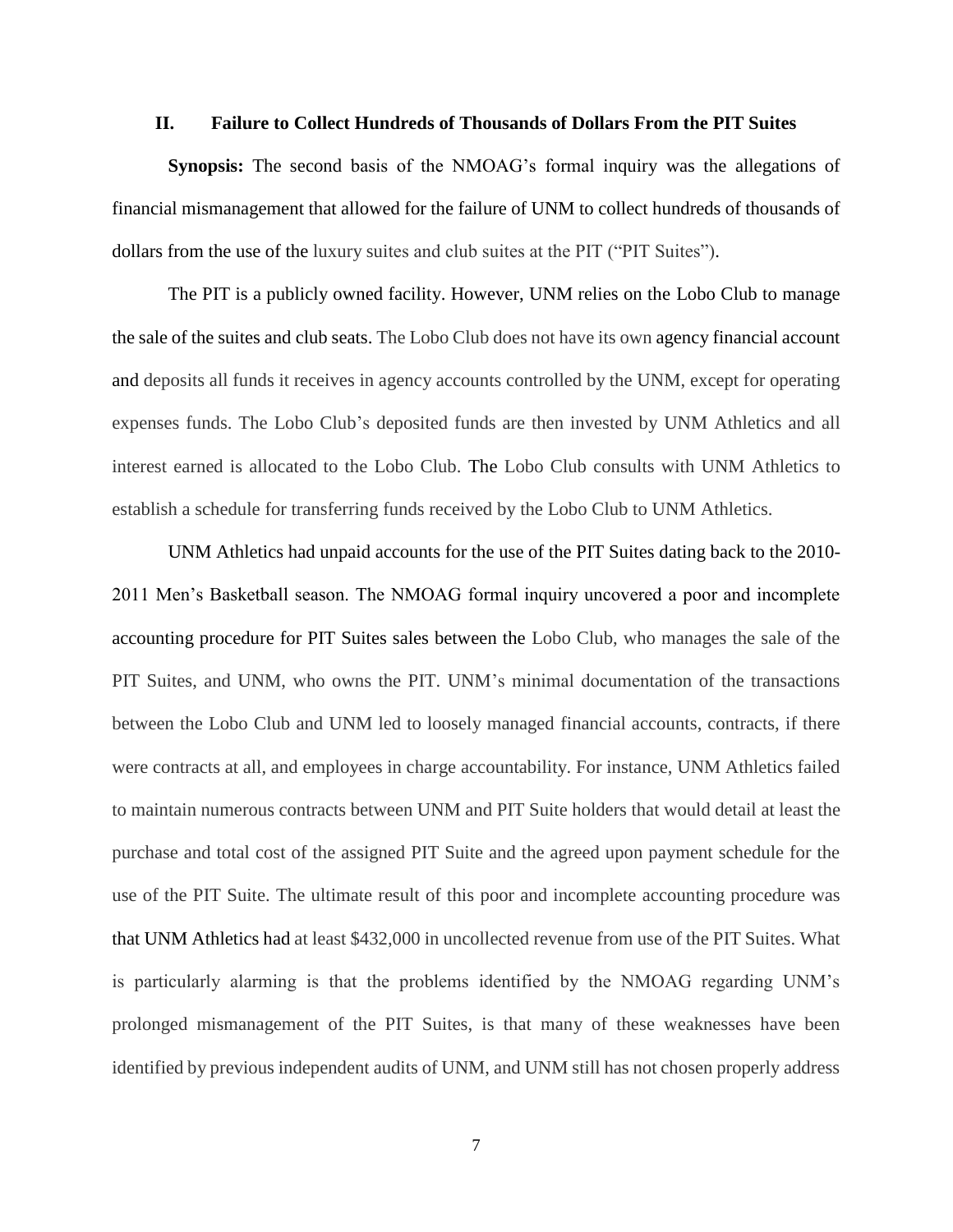these weaknesses. As a result, it is likely that UNM Athletics and the Lobo Club do not have accurate financial statements because they cannot accurately reflect how much money they truly have spent or received from the use of the PIT Suites dating back to 2010.

Additionally, upon executing a search warrant at the Lobo Club, NMOAG Agents observed game tickets and parking passes in plain view and they appeared to be accessible to anyone with no control over disbursement. In addition, the NMOAG investigation found several computer systems in place that do not communicate with one another, making accounting challenging to track.

Finally, multiple allegations were reported that Mr. Krebs provided tickets to donors without seeking payment at his own discretion. These allegations however, cannot be confirmed because UNM Athletics and the Lobo Club did not have a formalized process to track sales and the collection of revenue for the PIT Suites before tickets are distributed. If such gifts or perks were given out as described, violations of the Anti-Donation Clause of the New Mexico Constitution would be implicated. Further it was found that between 2013 and 2014, at least 15 individuals and/or business did not pay for their use of the PIT Suites. This cost UNM Athletics approximately \$206,014.

#### **Previous PIT Suites Audit Findings Regarding PIT Suites:**

#### *Outside Audit Firm Issues*:

In 2011, KPMG found that the contract retention for the use of PIT Suites was an issue and listed it as an audit finding. Lobo Clubs response was, "The Lobo Club Financial Coordinator will ensure all supporting documentation is well maintained in a consistent manner and organized in files and stored in a secure location. To avoid future exceptions, the Donor Services Coordinator will be more vigilant in obtaining hard copies of all contracts that designate moneys to be given to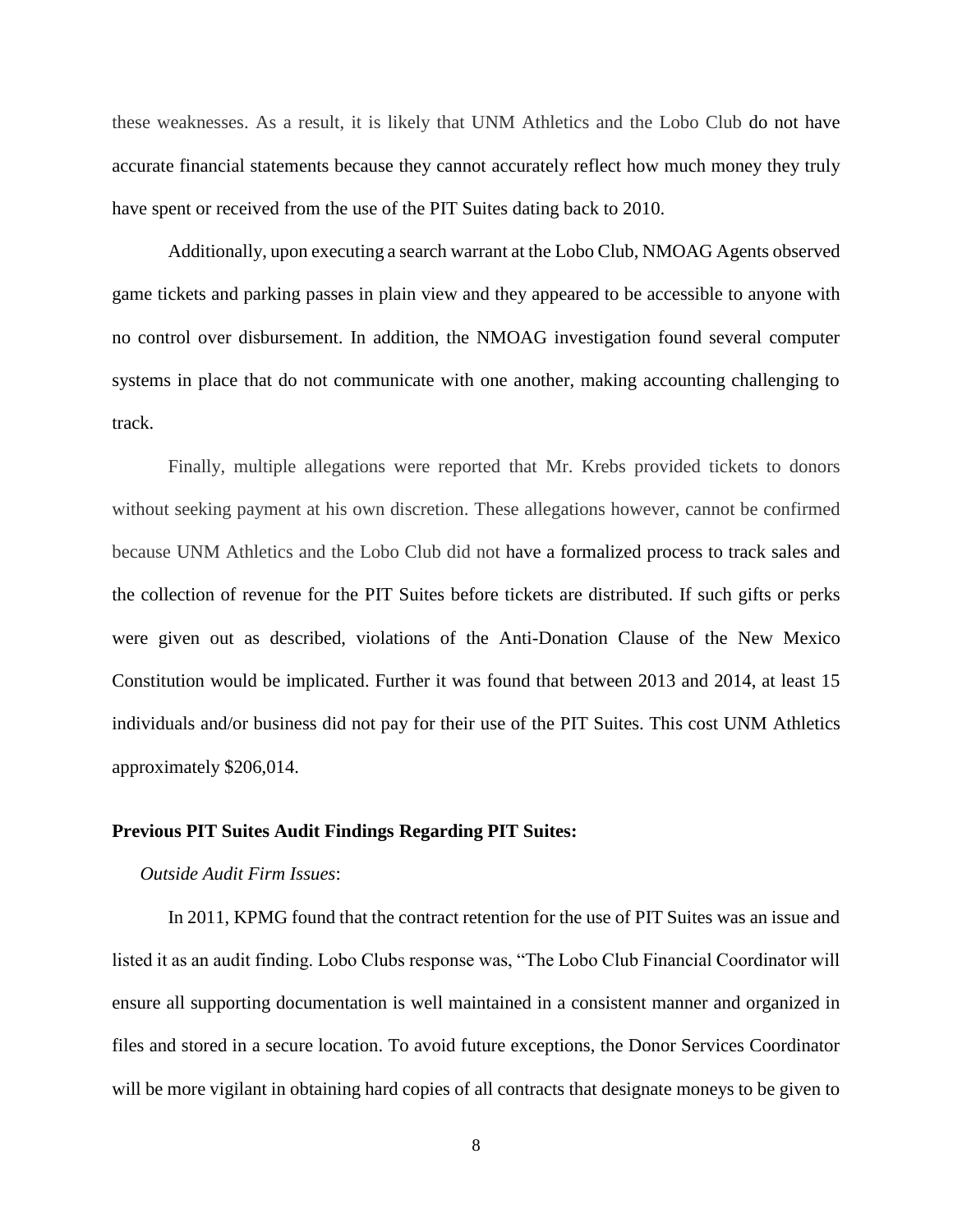the Lobo Club and updating that file throughout the year. The Donor Services Coordinator will also ensure that the PIT Suites contracts are received and filed at the time of purchase and entry into the Titan System." In 2012, KPMG claimed the issue had been resolved and has not been addressed since the 2011 audit finding.

In addition, during the Special Audit the OSA found that "[c]ontracts were not complete or maintained" and "this lack of record retention has lost the University money." Going further, the Lobo Club manages the PIT so poorly that the SAO was unable to complete any documentation test work on the PIT Suite sales, contracts, and collections. The SAO noted in the audit, "We quickly realized that the data was very incomplete and highly inaccurate. The work we did on 50% of the population (20 of 40 suites) was so incomplete that we realized additional testing would not give us any more assurance (or lack thereof) and we terminated the testing." NMOAG confirms that these risk areas have not been addressed.

#### *Internal Audit Issues*:

During conversations with UNM Internal Audit staff, it appeared that the UNM Internal Audit Staff was not independent from UNM. The staff were told what groups they could audit and when by UNM Staff.

#### **Current Risk Areas:**

#### Ineffective Management of PIT Suites

- Ticket sales for the PIT Suites began during the 2010-2011 school year. The Lobo Club was responsible for the sale of the suites and club seats. There are 40 suites, however only 37 are sold to the general public and there are approximately 150 club seats. Each suite is comprised of at least: in-suite catering, flat screen TV, 20 tickets, 5 parking passes, and early entry passes. During the 2010 - 2013 contract year the PIT Suites were sold for \$45,000 per year. Due to low sales the cost was lowered to \$42,500.
	- *Recommendations*
		- UNM must develop a formalized process to track sales and collection of revenue for the PIT Suites before tickets are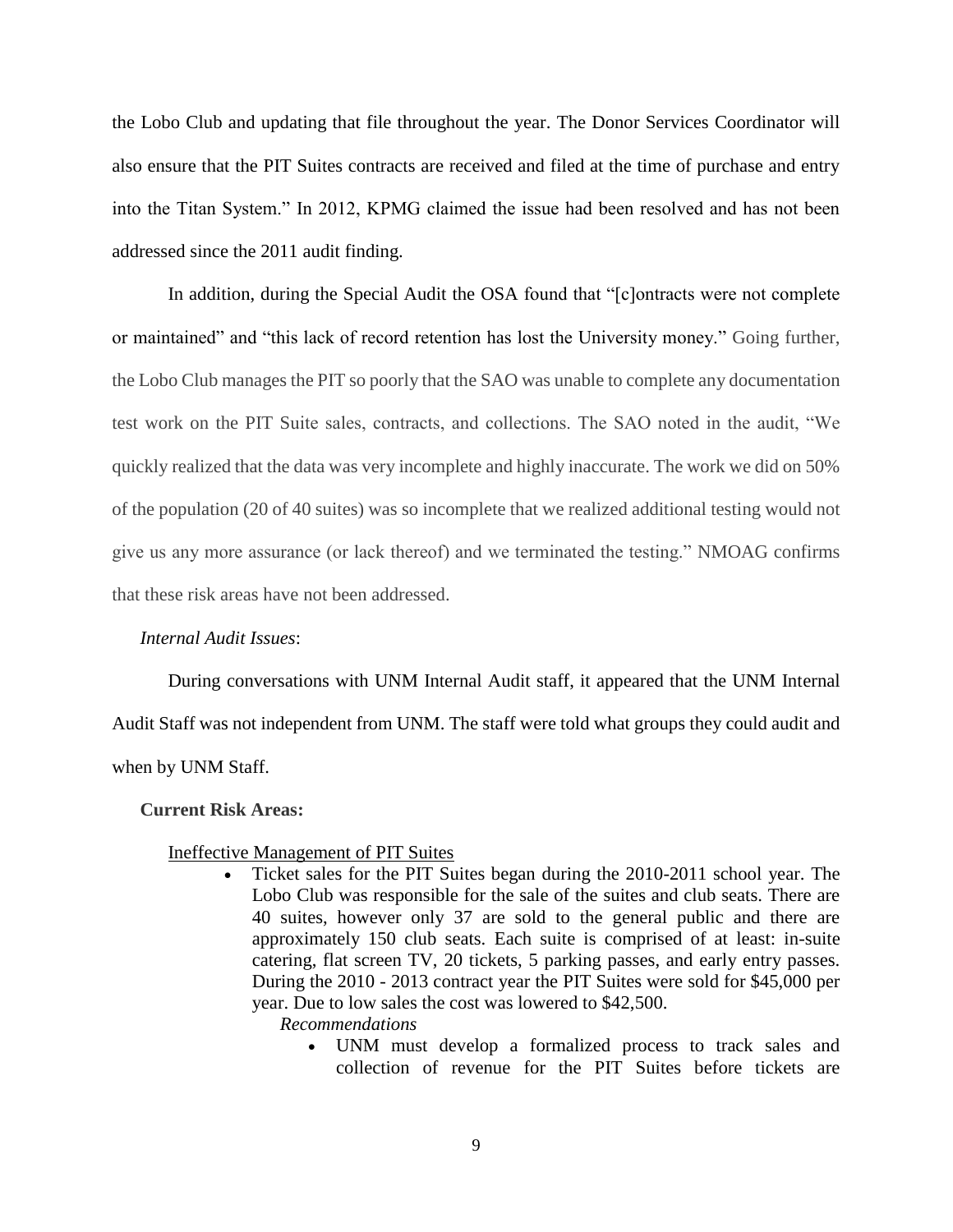distributed. The Lobo Club alone should be responsible for booking a PIT Suite and issuing tickets.

 UNM must develop a policy to track and oversee its cash accounts related to the PIT Suites use.

Lack of Segregation of Duties

- The problematic circular flow of money and oversight between the UNM Athletics, the UNM Foundation, and the Lobo Club leads to mismanagement of the PIT Suites revenue.
- Paul Krebs restricted contact with a specific list of donors in the Lobo Club database. The Lobo club employees were advised not to contact these individuals for any reason.

*Recommendations*

- Lobo Club manages the sale of the PIT Suites, but UNM owns the PIT. The Lobo Club should be the exclusive facilitator of suite booking. One hundred percent of the net income is ultimately transferred to the UNM Foundation for the building fund. This revenue is important because debt service payments of \$3,000,000 a year are being incurred for the renovation.
- The use and collection of payment for the PIT Suites should be handled in the same manner as general admission tickets and season tickets, which require payment prior to receiving tickets.
- UNM must require that transfers from the Lobo Club to UNM Athletics are segregated.
- Ensure that benefits intended for donors or prospective donors are paid with appropriate funds.
- UNM must formalize all agreements and contracts between the UNM Foundation and Lobo Club. UNM Foundation has currently transferred all donor funds to the Lobo Club but there is little to no oversight or transparency of the spending of those funds. The formalization process should include recognition of pertinent laws, rules and regulations that govern each of the entities. This will create greater accountability and oversight between the agencies.

Lobo Club's Incomplete Accounting Procedure Leads to Financial Mismanagement

- UNM and the Lobo Club's poor and incomplete accounting procedure make it difficult for UNM officials to be held responsible for financial mismanagement. *Recommendations*
	- A financial officer for the Lobo Club should be solely responsible for managing records, receipts, and reconciling.
	- UNM and Lobo Club need to formalize the process regarding the PIT suite costs, contracts, invoicing, and collections; as well as a GAAP and/or GASB approved method of recording and monitoring all contracts and transactions regarding PIT suite activity.
	- Lobo Club need an agency financial account that is managed solely by the Lobo Club and not UNM.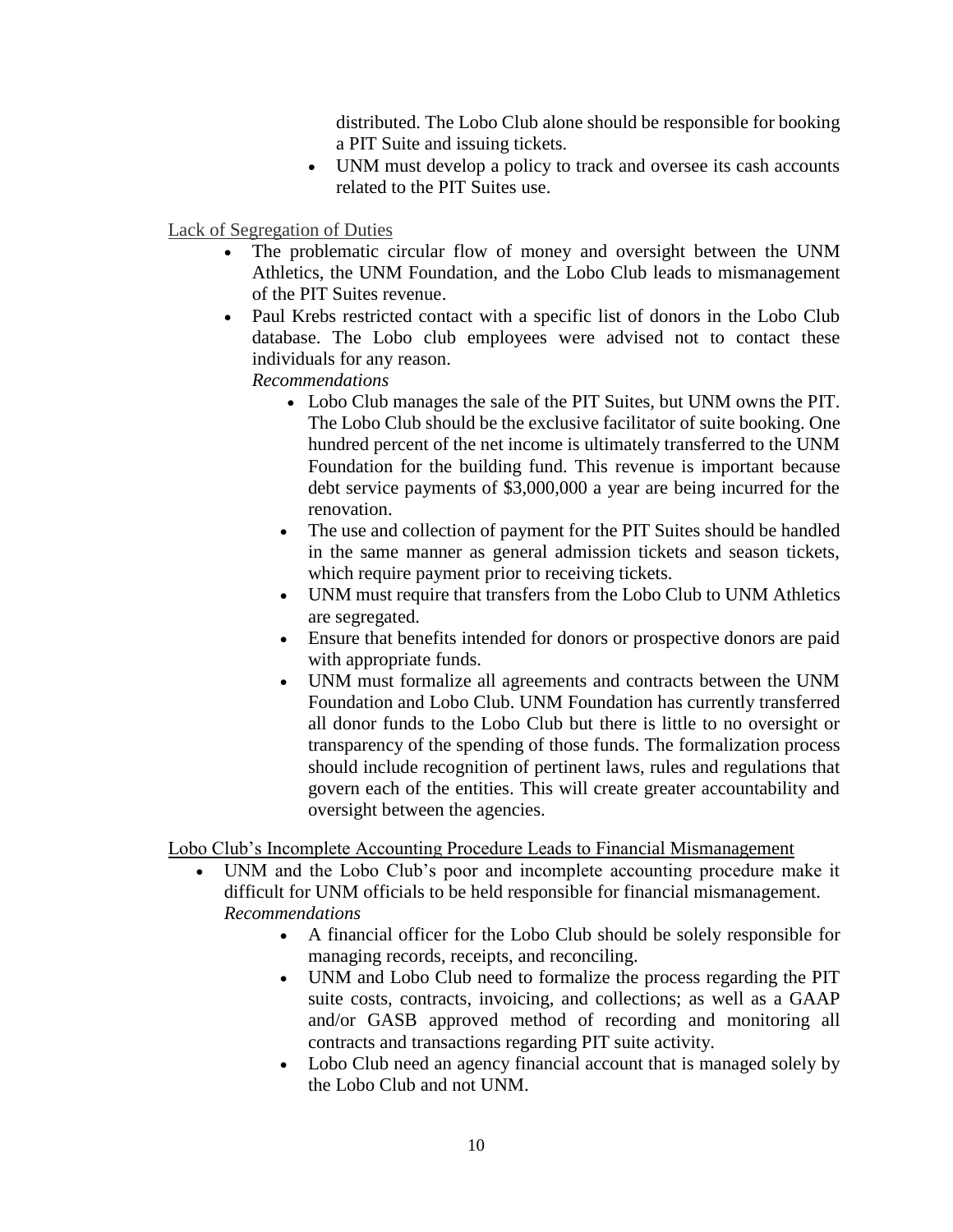- The Lobo Club needs to follow its policy that states that they need to have an annual audit performed by an independent CPA firm in accordance with GAAP.
- Lobo Club should ensure contracts and payments are completed before tickets are distributed.

#### Anti-donation Violation for Gifting Access to Suites

- The New Mexico Constitution prohibits the state from directly or indirectly donating to or in aid of a private entity. N.M. Const. art. IX, § 14. The Constitution also prohibits loaning or pledging of credit to a private entity.
- The allegation that public employees would take or give out tickets to unpaid suite holders under the assumption the "donor" was going to give a larger donation to a different part of athletics could violate the Anti-Donation clause of the Constitution.
- The Memorandum of Agreement between Lobo Club and UNM Athletics describes funds transferred to UNM by the Lobo Club as "public funds." Lack of safeguarding these funds and/or the donation of any of these funds could amount to Anti-Donation violation.

#### Recommendations based on Ethical Considerations Regarding Mismanagement

- UNM must establish a tone at the top committed to compliance with the ethical standards contained in the GCA namely that "employees shall conduct themselves in a manner that justifies the confidence placed in them by the people, at all times maintaining the integrity and discharging ethically the high responsibilities of public service."
- The Lobo Club should not to take financial donations from employees being investigated or from any source for a use which is inconsistent with goals and policies of UNM.
- Lobo Club needs to be audited for donor intent, ensuring that the financial donations given were applied to what the donor specified.
- A formal written policy regarding donor solicitations for sports teams needs to be developed. As well as formalized, written segregation of duties for collecting pledges and collecting funds.

#### **III. Use of University E-Mail**

**Synopsis:** Through the course of our formal injury, it became obvious that former

employees still had access to their UNM email account after their separation. There are also

multiple documented emails in which Mr. Krebs instructed current UNM employees to delete

public records. This behavior is a clear violation of state law and the ethical principles of the GCA.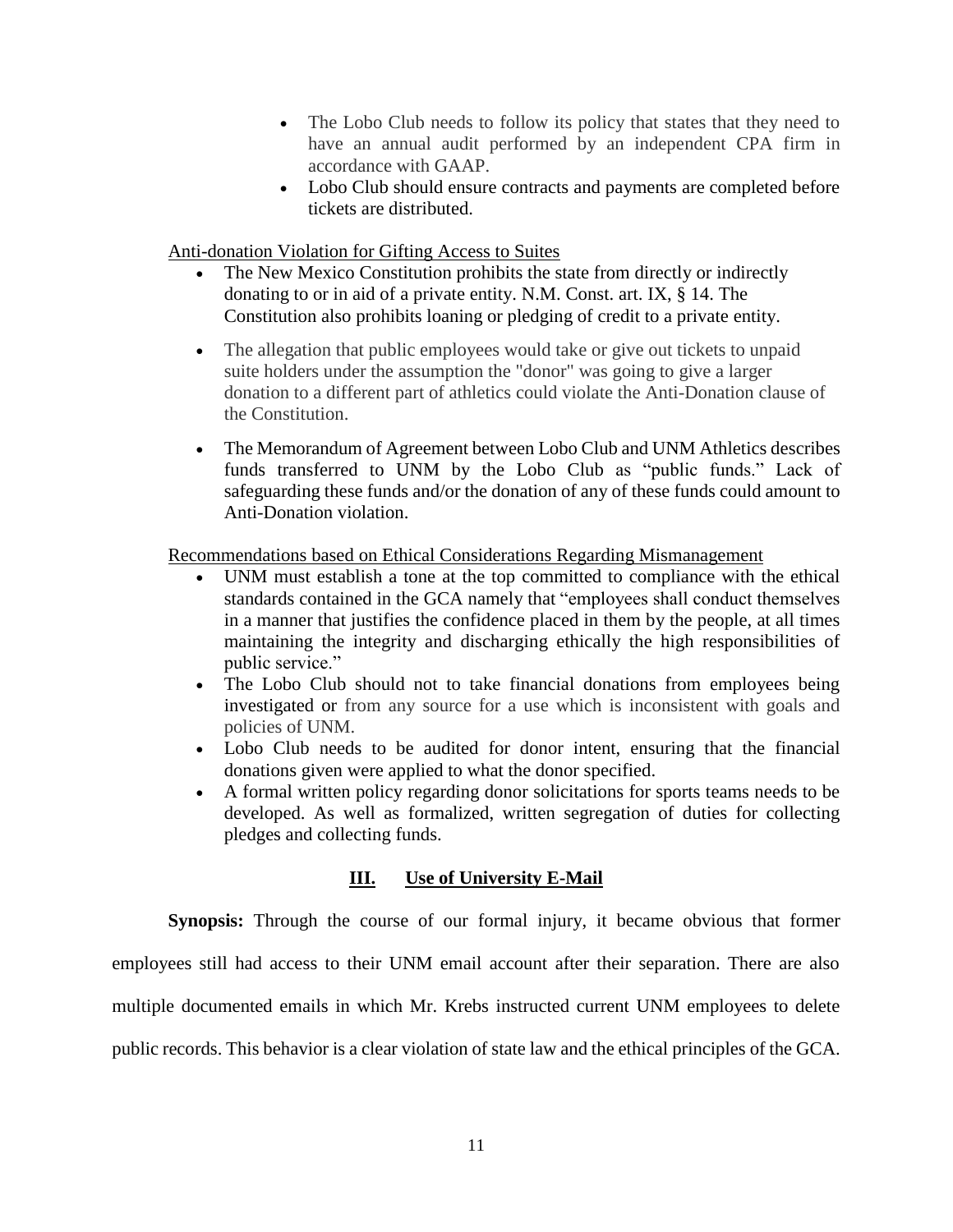#### **Current Risk Areas:**

o Allowing former UNM employees to have continued access to UNM email accounts.

#### *Recommendations*

- Once employment with UNM ceases so too must access to the former employee's email account. Documents created using a UNM-issued email account belong solely to UNM and are not personal documents of former employees. Under the Public Records Act, NMSA 1978, Sections 14-3-1 to -23 (2018), UNM is responsible for proper retention of public records and UNM cannot effectively manage the retention of its public records if former employees can access and manipulate public records contained in their former email account.
- UNM should immediately disallow account access to former employees the day they separate. This would ensure that public records are safeguarded from destruction. This would also insulate UNM from liability from former UNM employees who may continue to represent themselves as UNM employees.

#### **CONCLUSION**

Based on documentation, interviews, and other information received throughout the NMOAG's involvement with UNM and its finances, it is clear that UNM has created a financial control environment ripe for public employees to violate state laws and abuse public resources, without any ability to be tracked, identified, or ultimately held responsible. UNM must establish a control environment that mandates compliance, welcomes oversight, and allows for a truly independent internal audit process. UNM must engage New Mexico oversight agencies regarding the risk areas identified above and report on immediate fixes it is implementing to ensure that public funds are being adequately safeguarded and not being used to personally enrich UNM employees and donors.